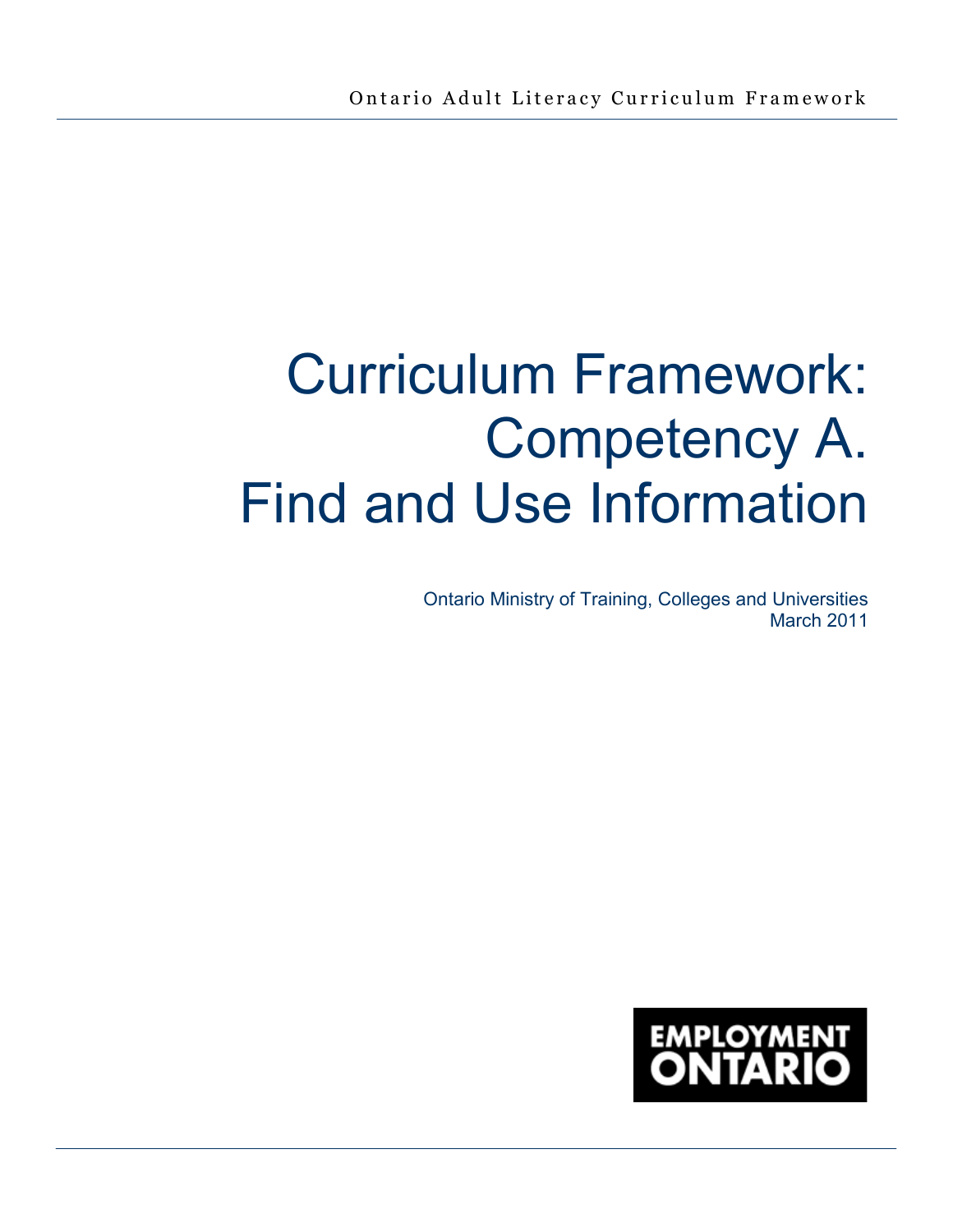# Find and Use Information

*A. Find and Use Information* comprises tasks that involve the different ways learners find and use information in the world. Learners need to be able to find, select, and evaluate sources of information as well as read and interpret individual sources of information. Information sources may be written in sentences and paragraphs, displayed as documents, or produced as films, broadcasts, or presentations.

The competency *A. Find and Use Information* is organized into the following three task groups:

• A1. Read continuous text

**A** 

- A2. Interpret documents
- A3. Extract information from films, broadcasts and presentations

### A1. Read continuous text

The tasks in this group focus on reading sentences and paragraphs in texts. *A1. Read continuous text* captures tasks that are completed to carry out a function, such as reading brochures to learn about community services, as well as tasks that are ends in themselves, such as reading poetry for pleasure.

Continuous text is generated for a variety of purposes. Categorized by their various purposes, the task group includes instructional, descriptive, narrative, informational, and persuasive texts. Typical examples of reading continuous text include reading notes, emails, instructions, letters, notices, brochures, stories, and reports.

Continuous text can be found in documents and on computer screens. Tasks requiring readers to extract sentences and paragraphs from documents such as labels and forms should be examined for their document use requirements within task group *A2. Interpret documents*. Tasks requiring the use of computers should also be examined under competency *D. Use Digital Technology*.

*Indicator Overview: Read continuous text* 

| Level 1 | Read brief texts to locate specific details                                 |
|---------|-----------------------------------------------------------------------------|
| Level 2 | Read texts to locate and connect ideas and information                      |
| Level 3 | Read longer texts to connect, evaluate, and integrate ideas and information |

### A2. Interpret documents

Documents refer to material that is organized as non-continuous text and in which information is displayed using graphic elements. Documents make use of different formats and structures, and can include lists, tables, forms, diagrams, and maps.

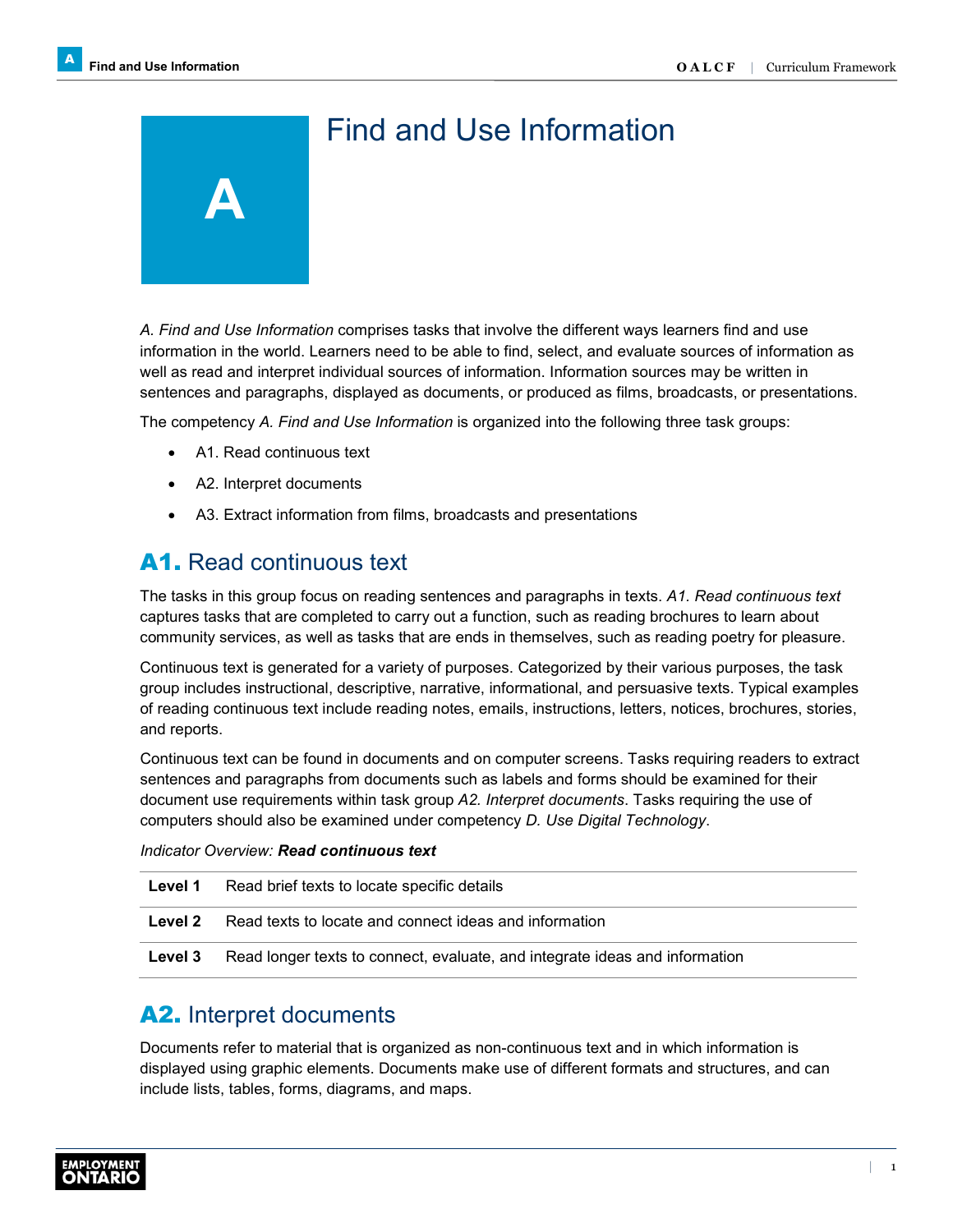Typical examples of interpreting documents include interpreting signs and labels, finding destinations on maps, referring to timetables or schedules, and reading graphs.

Documents can be

- Matrix documents organized by using a list structure, such as tables
- Graphic documents that provide a visual summary of quantitative information, such as circle graphs, bar charts, and line graphs
- Locative documents that show the location in space of persons, places, or things, such as maps, or that depict characteristics of different geographic regions, such as a population's characteristics
- Entry documents that require the reader to provide information
- Combination documents, each with two or more displays that must be interpreted together. For example, learners must read and understand map and graph legends to use maps and graphs.<sup>1</sup>

Many documents, such as websites and some forms, include continuous text. If documents include a sentence or more of text, they should also be examined for their reading requirements within task group *A1. Read continuous text*. Documents may be in either print or electronic form. Tasks requiring the use of electronic documents should also be examined under competency *D. Use Digital Technology*. Documents requiring the reader to produce words, phrases, sentences, or paragraphs should be examined for their writing requirements within task groups *B2. Write continuous text* and *B3.Complete and create documents*.

#### *Indicator Overview: Interpret documents*

| Level 1 | Interpret very simple documents to locate specific details                           |
|---------|--------------------------------------------------------------------------------------|
| Level 2 | Interpret simple documents to locate and connect information                         |
| Level 3 | Interpret somewhat complex documents to connect, evaluate, and integrate information |

## A3. Extract information from films, broadcasts and presentations

Non-print information sources are included in this task group. Typical examples of tasks in this group include watching podcasts, listening to lectures, and observing demonstrations.

The tasks in this group are not rated for complexity and are appropriate for learners at all levels.

<sup>1</sup> Murray, T.S., Clermont, Y., Binkley, M. (2005). *International Adult Literacy Survey. Measuring Adult Literacy and Life Skills: New Frameworks for Assessment.* Statistics Canada Catalogue 89-552-MIE, no.13.

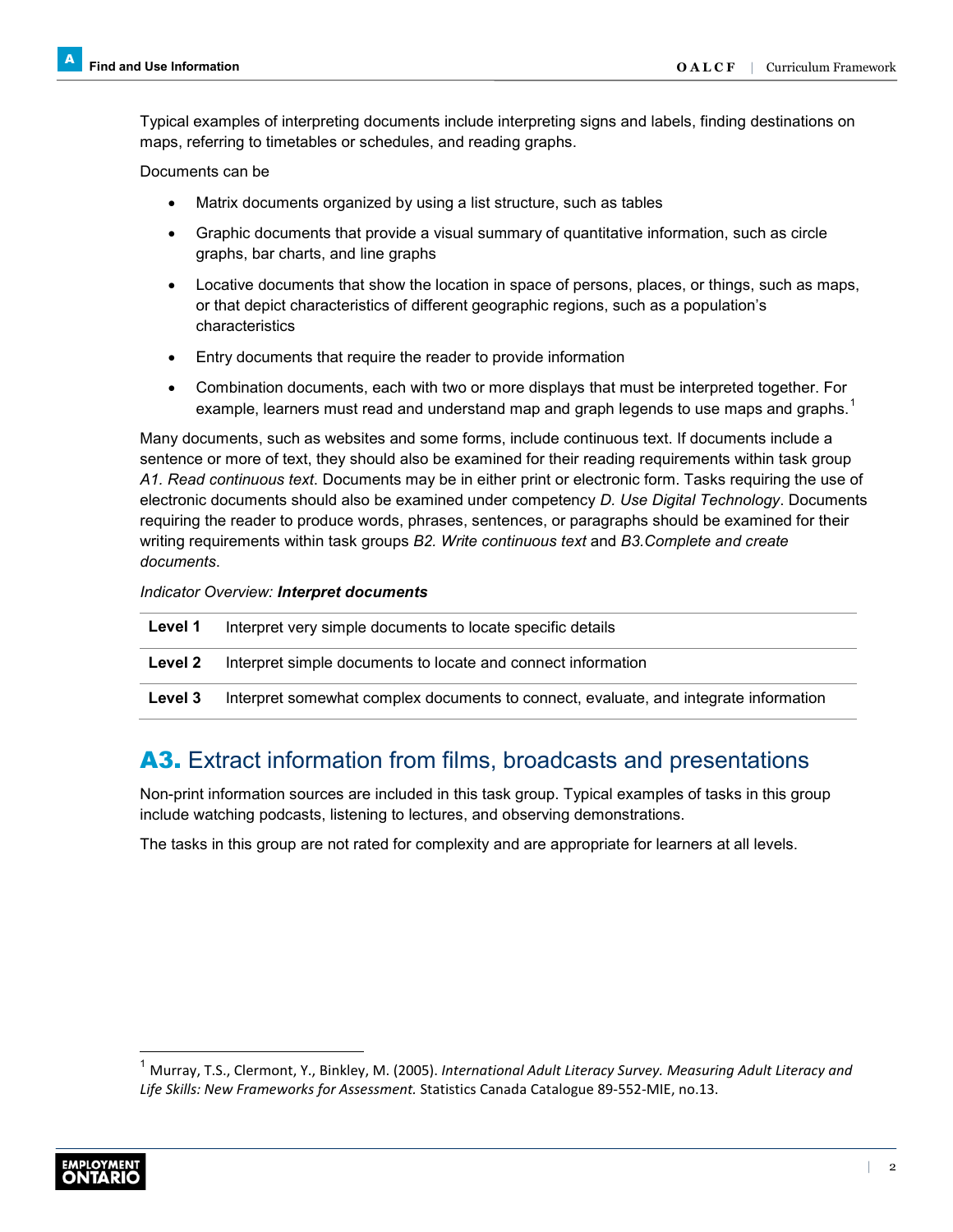**A1.1**

information

Competency A: **Find and Use Information**

Task Group A1: **Read continuous text** Level **1 Read continuous text** 

### At this level, learners: Read brief texts to locate specific details

| <b>Performance Descriptors</b>                                           | <b>Task Descriptors</b>                 | <b>Text Types:</b>             |
|--------------------------------------------------------------------------|-----------------------------------------|--------------------------------|
| The learner:                                                             | Scope of task is limited                | instructional,<br>descriptive, |
| Decodes words and makes meaning                                          | Involves one text                       | narrative, and brief           |
| of sentences in a single text                                            | Is up to one paragraph in length        | informational texts            |
| Reads short texts to locate a single<br>piece of information             | Contains common, familiar<br>vocabulary | <b>Examples:</b>               |
| Follows the sequence of events in<br>straightforward chronological texts | Has a familiar context                  | <b>Notes</b>                   |
| Follows simple, straightforward                                          | Addresses concrete, day-to-day          | Simple directions              |
| instructional texts                                                      | topics                                  | Instructions                   |
| Identifies the main idea in brief texts                                  | Has a highly explicit purpose           | <b>Brief emails</b>            |
| Requires support to identify sources<br>and to evaluate and integrate    |                                         | Simple<br>narratives           |

| Examples of tasks learners can do at the end of Level 1:<br>Read brief texts to locate specific details |   |   |           |           |  |
|---------------------------------------------------------------------------------------------------------|---|---|-----------|-----------|--|
| <b>Tasks</b>                                                                                            | Е | A | <b>SS</b> | <b>PS</b> |  |
| Read instructions on a cleaning product label                                                           |   |   |           |           |  |
| Read a brief email confirming the date and time of a meeting                                            |   |   |           |           |  |
| Read a brief note from a co-worker                                                                      |   |   |           |           |  |
| Follow directions to a local retail outlet                                                              |   |   |           |           |  |
| Read a brief blog entry on a familiar topic                                                             |   |   |           |           |  |
| Read a note in a log book                                                                               |   |   |           |           |  |



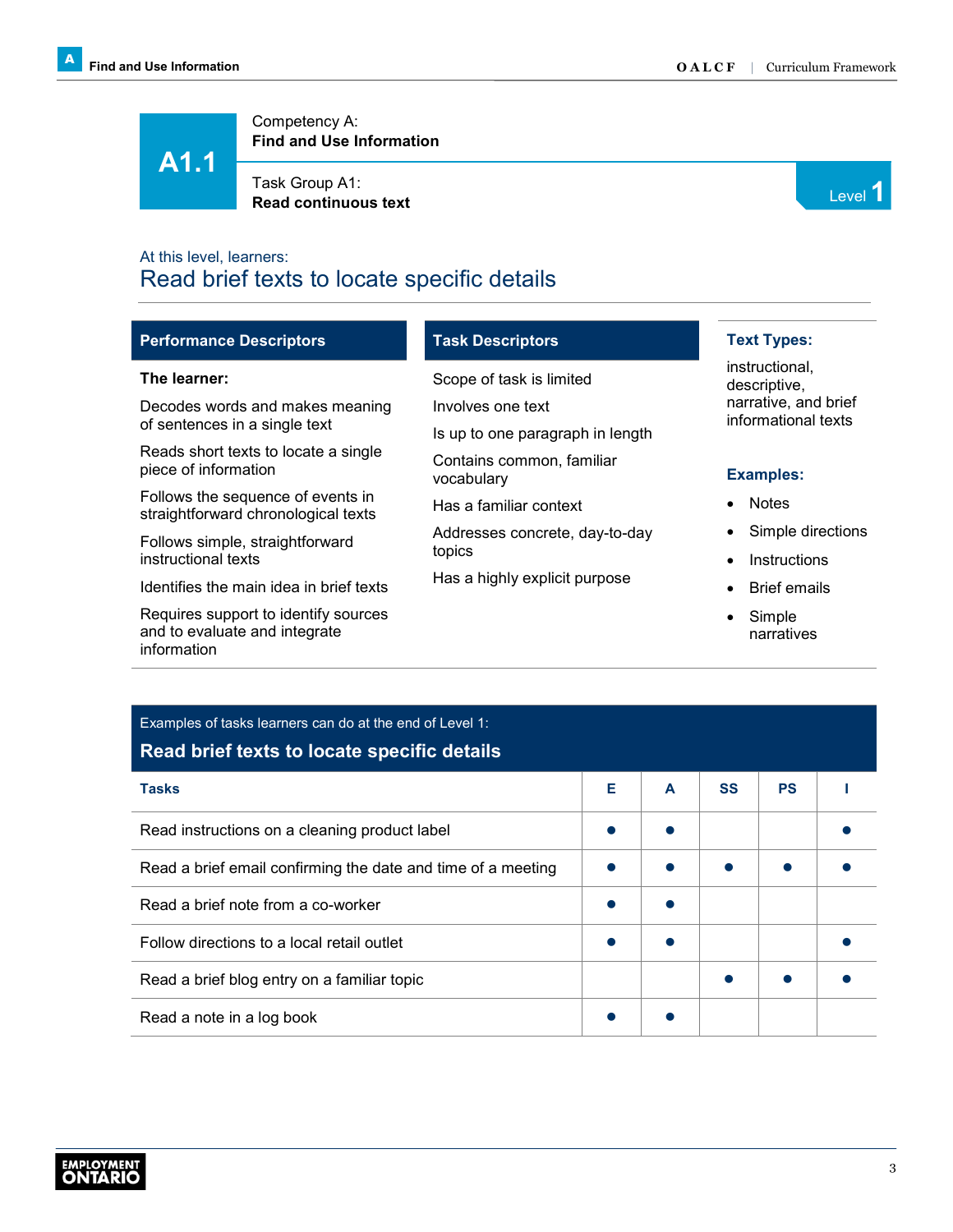**A1.2**

Competency A: **Find and Use Information**

Task Group A1: **Read continuous text** Level **2 Read continuous text** 



### At this level, learners: Read texts to locate and connect ideas and information

| <b>Performance Descriptors</b>                                                   | <b>Task Descriptors</b>                                              | <b>Text types:</b>                    |
|----------------------------------------------------------------------------------|----------------------------------------------------------------------|---------------------------------------|
| The learner:                                                                     | Scope of task is clearly defined                                     | instructional,<br>descriptive,        |
| Makes connections between                                                        | Involves one text                                                    | narrative, and<br>informational texts |
| sentences and between paragraphs<br>in a single text                             | Is one paragraph or longer                                           |                                       |
| Scans text to locate information                                                 | May include unfamiliar elements<br>(e.g. vocabulary, context, topic) | <b>Examples:</b>                      |
| Locates multiple pieces of<br>information in simple texts                        |                                                                      | Letters<br>$\bullet$                  |
| Reads more complex texts to locate                                               |                                                                      | Emails<br>$\bullet$                   |
| a single piece of information                                                    |                                                                      | <b>Notices</b><br>٠                   |
| Makes low-level inferences                                                       |                                                                      |                                       |
| Follows the main events of<br>descriptive, narrative, and<br>informational texts |                                                                      |                                       |
| Obtains information from detailed<br>reading                                     |                                                                      |                                       |
| Begins to identify sources and<br>evaluate information                           |                                                                      |                                       |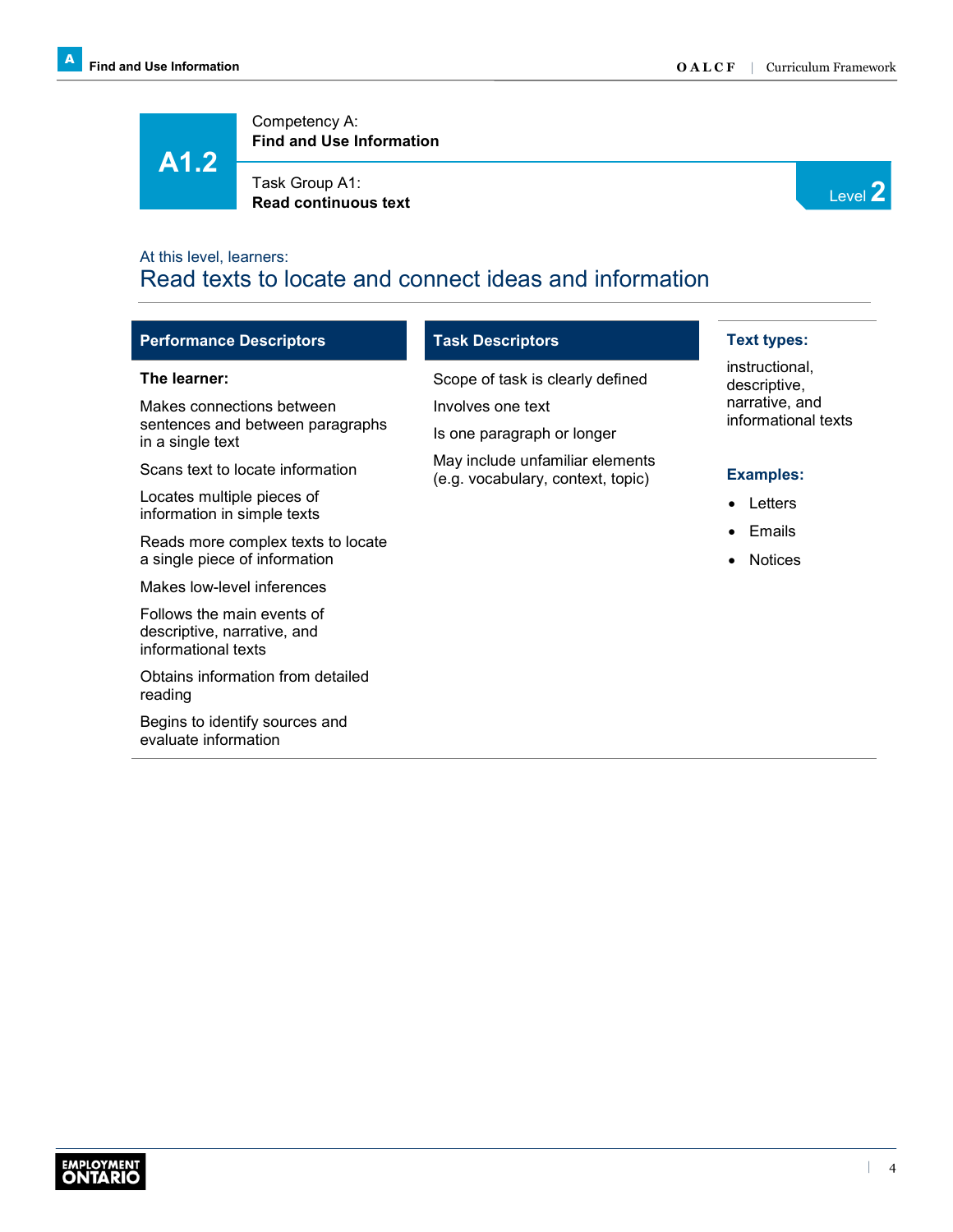| Examples of tasks learners can do at the end of Level 2:<br>Read texts to locate and connect ideas and information |   |   |           |           |  |
|--------------------------------------------------------------------------------------------------------------------|---|---|-----------|-----------|--|
| <b>Tasks</b>                                                                                                       | Е | A | <b>SS</b> | <b>PS</b> |  |
| Follow instructions in a recipe                                                                                    |   |   |           |           |  |
| Read a brief letter from a landlord about scheduled<br>maintenance and repairs                                     |   |   |           |           |  |
| Read a flyer from a municipality about the recycling program                                                       |   |   |           |           |  |
| Read a brochure to learn about a new product or piece of<br>equipment                                              |   |   |           |           |  |
| Read an email outlining project expectations                                                                       |   |   |           |           |  |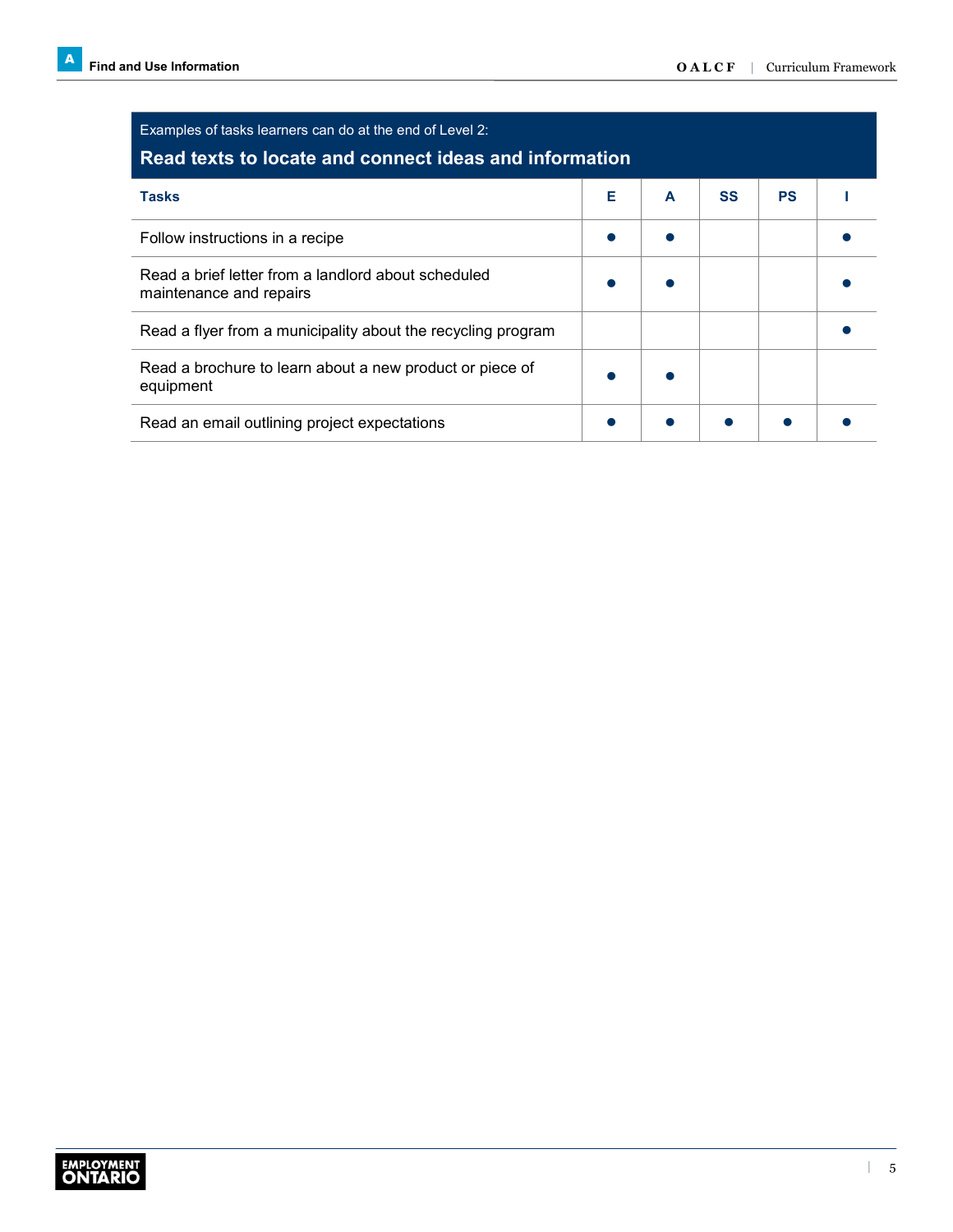# **A1.3**

Competency A: **Find and Use Information**

Task Group A1: **Read continuous text** Level 3<sup>2</sup>



### At this level, learners:

Read longer texts to connect, evaluate, and integrate ideas and information

| <b>Performance Descriptors</b>                                                               | <b>Task Descriptors</b>                                              |                                              |         |  |
|----------------------------------------------------------------------------------------------|----------------------------------------------------------------------|----------------------------------------------|---------|--|
| The learner:                                                                                 | Scope of task may not be clearly                                     | instructional,<br>descriptive,<br>narrative, |         |  |
| Integrates several pieces of<br>information from texts                                       | May involve more than one text                                       |                                              | defined |  |
| Manages unfamiliar elements (e.g.<br>vocabulary, context, topic) to                          | Is typically longer than one<br>paragraph                            | persuasive texts                             |         |  |
| complete tasks                                                                               | May include unfamiliar elements (e.g.<br>vocabulary, context, topic) | <b>Examples:</b>                             |         |  |
| Identifies the purpose and relevance<br>of texts                                             | May contain specialized vocabulary                                   | Newspaper<br>articles                        |         |  |
| Skims to get the gist of longer texts                                                        |                                                                      | <b>Textbook entries</b><br>$\bullet$         |         |  |
| Begins to recognize bias and points<br>of view in texts                                      |                                                                      | Newsletter<br>$\bullet$<br>articles          |         |  |
| Infers meaning which is not explicit in<br>texts                                             |                                                                      | Short creative<br>$\bullet$<br>texts         |         |  |
| Compares or contrasts information<br>between two or more texts                               |                                                                      |                                              |         |  |
| Uses organizational features, such<br>as headings, to locate information                     |                                                                      |                                              |         |  |
| Follows the main events of<br>descriptive, narrative, informational,<br>and persuasive texts |                                                                      |                                              |         |  |
| Obtains information from detailed<br>reading                                                 |                                                                      |                                              |         |  |
| Makes meaning of short, creative<br>texts (e.g. poems, short stories)                        |                                                                      |                                              |         |  |

Identifies sources, evaluates and integrates information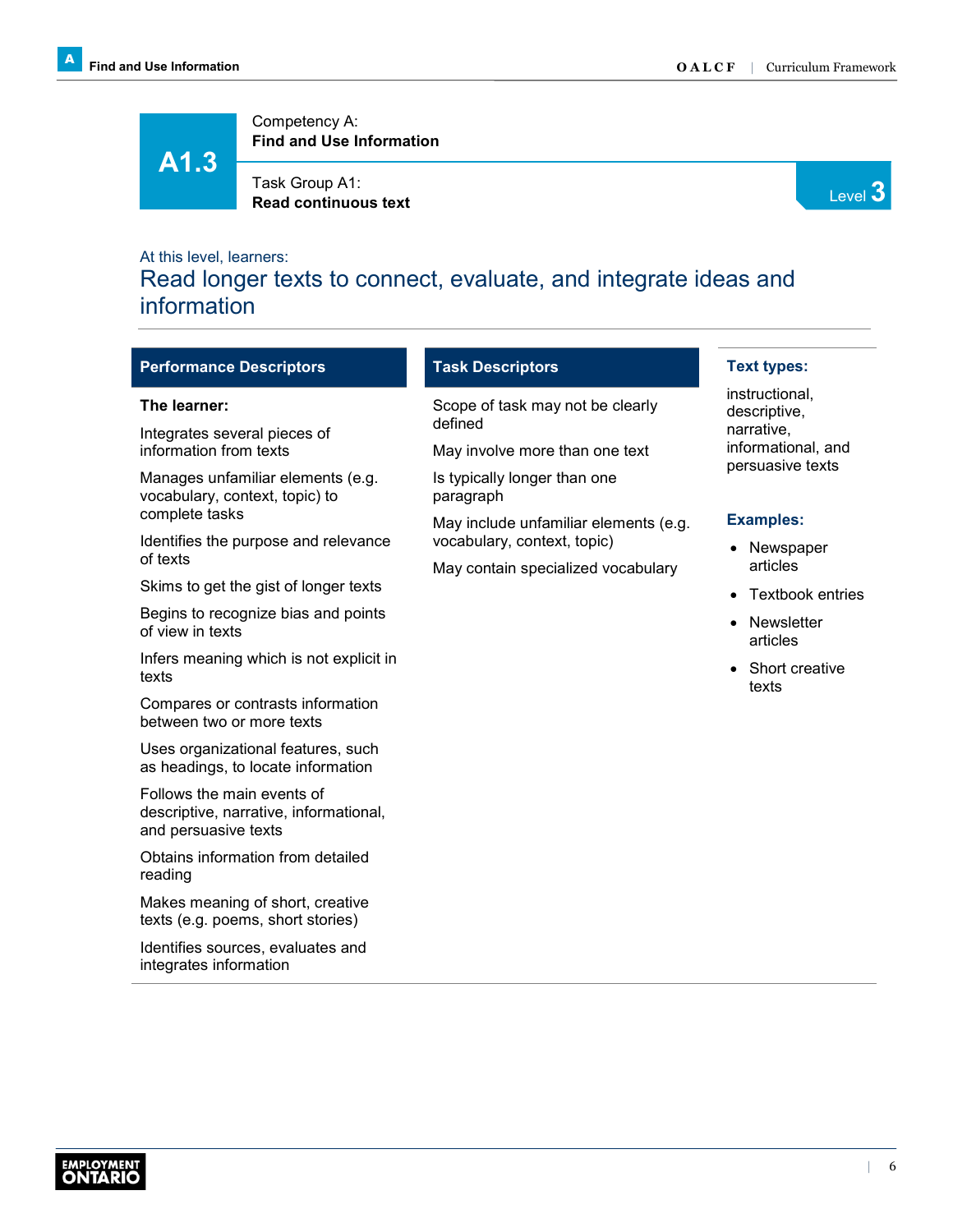| Examples of tasks learners can do at the end of Level 3:<br>Read longer texts to connect, evaluate, and integrate ideas and information |   |   |           |           |  |
|-----------------------------------------------------------------------------------------------------------------------------------------|---|---|-----------|-----------|--|
| <b>Tasks</b>                                                                                                                            | Е | A | <b>SS</b> | <b>PS</b> |  |
| Read a chapter in a textbook to learn about a topic                                                                                     |   |   |           |           |  |
| Identify the theme in a short story                                                                                                     |   |   |           |           |  |
| Read a trade magazine article to learn about industry trends                                                                            |   |   |           |           |  |
| Read a newspaper article to learn about a current political<br>situation                                                                |   |   |           |           |  |
| Read a brochure from a utility company describing rebate<br>programs                                                                    |   |   |           |           |  |
| Compare consumer reviews from a variety of web sites to<br>choose a new computer                                                        |   |   |           |           |  |
| Read an information package from a charity to decide whether<br>to make a donation                                                      |   |   |           |           |  |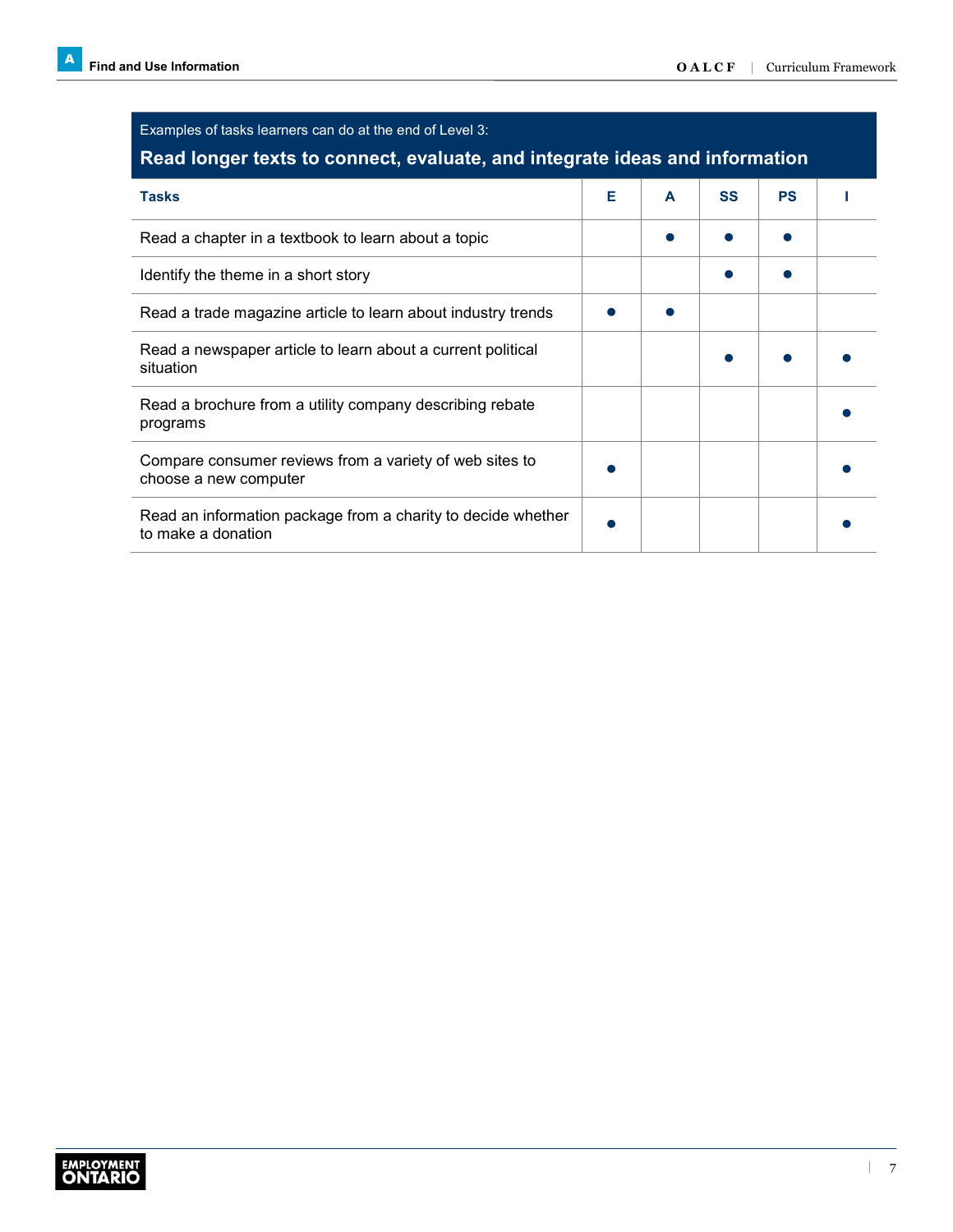**A2.1**

Competency A: **Find and Use Information**

Task Group A2: **Interpret documents** Level **1 Interpret documents** 



### At this level, learners: Interpret very simple documents to locate specific details

| <b>Performance Descriptors</b>                                            | <b>Task Descriptors</b>                                            |  |
|---------------------------------------------------------------------------|--------------------------------------------------------------------|--|
| The learner:                                                              | Scope of task is limited                                           |  |
| Scans to locate specific details                                          | Involves one document                                              |  |
| Interprets brief text and common                                          | Contains brief text, symbols, or both                              |  |
| symbols                                                                   | Uses a very simple format                                          |  |
| Locates specific details in simple<br>documents, such as labels and signs | Contains common, familiar<br>vocabulary                            |  |
| Identifies how lists are organized<br>(e.g. sequential, chronological,    | Has a familiar context                                             |  |
| alphabetical)                                                             | Addresses concrete, day-to-day                                     |  |
| Requires support to identify sources                                      | topics                                                             |  |
| and to evaluate and integrate<br>information                              | Has a highly explicit purpose                                      |  |
|                                                                           | Documents at this level may contain<br>up to one paragraph of text |  |

### Examples of tasks learners can do at the end of Level 1: **Interpret very simple documents to locate specific details**

| <b>Tasks</b>                                                        | Е | A | <b>SS</b> | <b>PS</b> |  |
|---------------------------------------------------------------------|---|---|-----------|-----------|--|
| Find the expiry date on a coupon                                    |   |   |           |           |  |
| Read a parking sign to identify restrictions                        |   |   |           |           |  |
| Interpret a WHMIS symbol on a product label                         |   |   |           |           |  |
| Read a clothing label to identify washing instructions              |   |   |           |           |  |
| Verify contact information on a simple personal information<br>form |   |   |           |           |  |
| Identify books required from a reading list                         |   |   |           |           |  |
|                                                                     |   |   |           |           |  |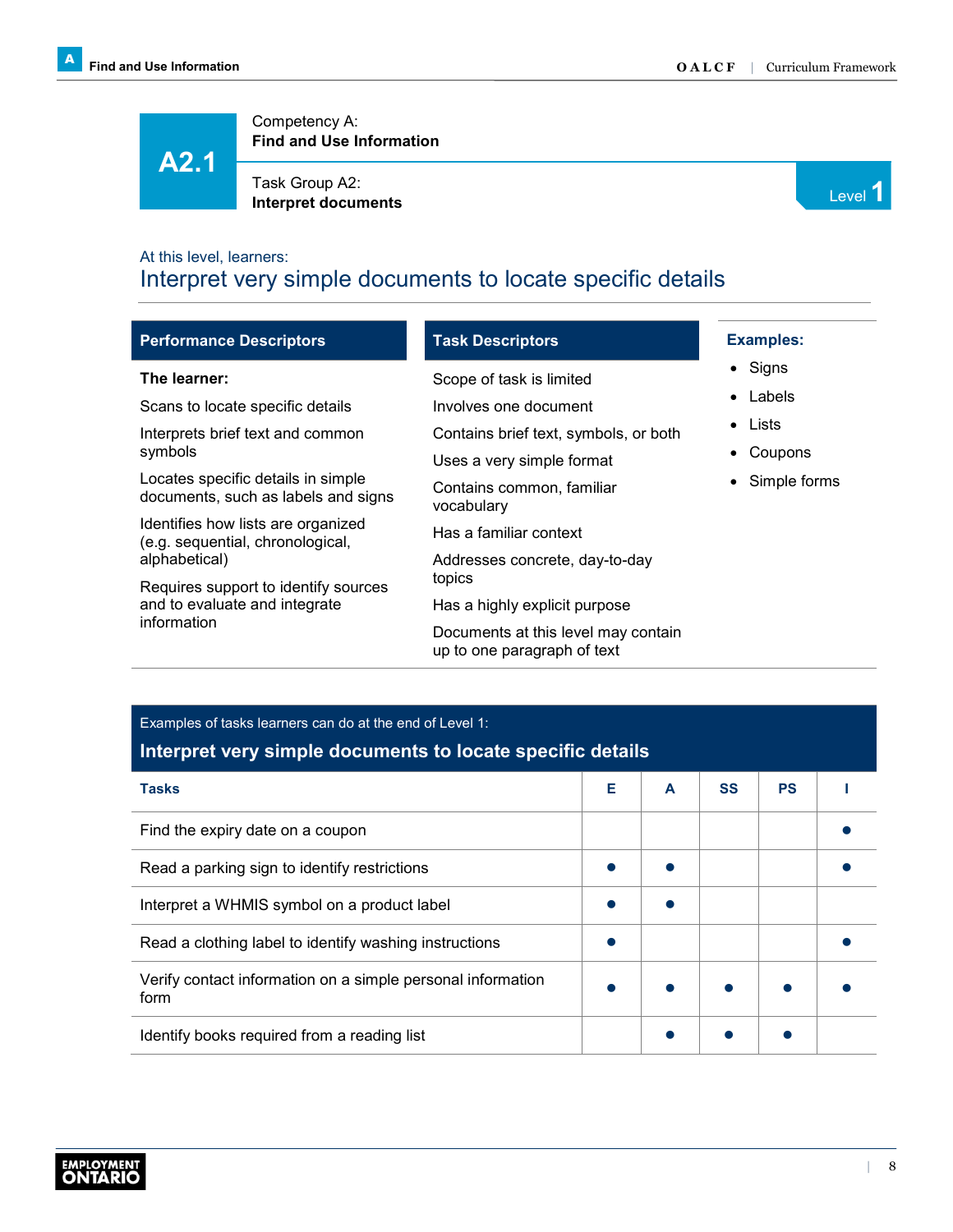**A2.2**

evaluate information

Competency A: **Find and Use Information**

Task Group A2: **Interpret documents**<br> **Interpret documents** 



### At this level, learners: Interpret simple documents to locate and connect information

| <b>Performance Descriptors</b>                   | <b>Task Descriptors</b>                                            | <b>Examples:</b>           |
|--------------------------------------------------|--------------------------------------------------------------------|----------------------------|
| The learner:                                     | Scope of task is clearly defined                                   | $\bullet$ Forms            |
| Performs limited searches using one              | Involves one document                                              | Tables<br>$\bullet$        |
| or two search criteria                           | Uses a simple format                                               | Simple graphs<br>$\bullet$ |
| Extracts information from tables and             | Displays a limited amount of                                       | Street maps<br>$\bullet$   |
| forms                                            | information                                                        | Simple flow<br>$\bullet$   |
| Locates information in simple graphs<br>and maps | Is typically up to one page in length                              | charts                     |
|                                                  | May include unfamiliar elements (e.g.                              | Floor plans<br>$\bullet$   |
| Uses layout to locate information                | vocabulary, context, topic)                                        |                            |
| Makes connections between parts of<br>documents  | Documents at this level may contain<br>a paragraph or more of text |                            |
| Makes low-level inferences                       |                                                                    |                            |
| Begins to identify sources and                   |                                                                    |                            |

| Examples of tasks learners can do at the end of Level 2:<br>Interpret simple documents to locate and connect information |   |   |           |           |  |
|--------------------------------------------------------------------------------------------------------------------------|---|---|-----------|-----------|--|
| <b>Tasks</b>                                                                                                             | Е | A | <b>SS</b> | <b>PS</b> |  |
| Locate fire exits on a floor plan                                                                                        |   |   |           |           |  |
| Find times and locations of classrooms on a timetable                                                                    |   |   |           |           |  |
| Review information on a job application form                                                                             |   |   |           |           |  |
| Refer to a table of contents to find the page number of a<br>troubleshooting section                                     |   |   |           |           |  |
| Interpret survey results displayed in a circle graph                                                                     |   |   |           |           |  |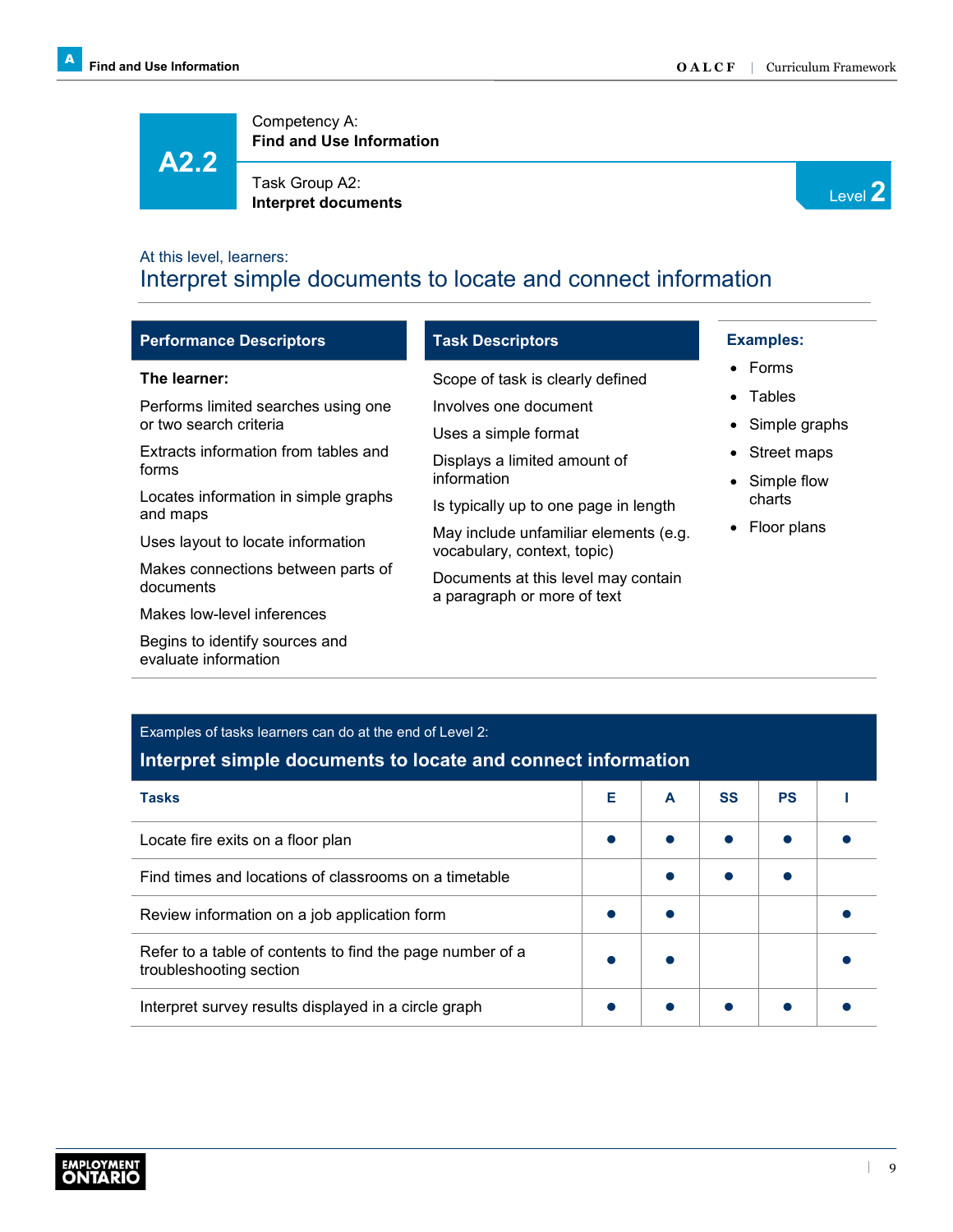**A2.3**

Competency A: **Find and Use Information**

Task Group A2: Interpret documents **Interpret documents** 



### At this level, learners:

Interpret somewhat complex documents to connect, evaluate, and integrate information

| <b>Performance Descriptors</b>                                                                                 | <b>Task Descriptors</b>                                            | <b>Examples:</b>                          |  |  |  |
|----------------------------------------------------------------------------------------------------------------|--------------------------------------------------------------------|-------------------------------------------|--|--|--|
| The learner:<br>Performs complex searches using                                                                | Scope of task may not be clearly<br>defined                        | Forms<br>$\bullet$<br>Tables<br>$\bullet$ |  |  |  |
| multiple search criteria<br>Manages unfamiliar elements (e.g.                                                  | May involve more than one<br>document                              | <b>Timelines</b><br>Graphs<br>$\bullet$   |  |  |  |
| vocabulary, context, topic) to<br>complete tasks<br>Integrates several pieces of<br>information from documents | Uses a somewhat complex format<br>Displays many categories of      | Maps                                      |  |  |  |
|                                                                                                                | information<br>Contains sub-headings or subparts                   | Flow charts                               |  |  |  |
| Compares or contrasts information<br>between two or more documents                                             | Can vary in length<br>May include unfamiliar elements (e.g.        |                                           |  |  |  |
| Uses layout to locate information<br>Identifies the purpose and relevance                                      | vocabulary, context, topic)<br>May contain specialized vocabulary  |                                           |  |  |  |
| of documents<br>Begins to recognize bias in displays,<br>such as graphs                                        | Documents at this level may contain<br>a paragraph or more of text |                                           |  |  |  |
| Makes inferences and draws<br>conclusions from information<br>displays                                         |                                                                    |                                           |  |  |  |
| Identifies sources, evaluates and<br>integrates information                                                    |                                                                    |                                           |  |  |  |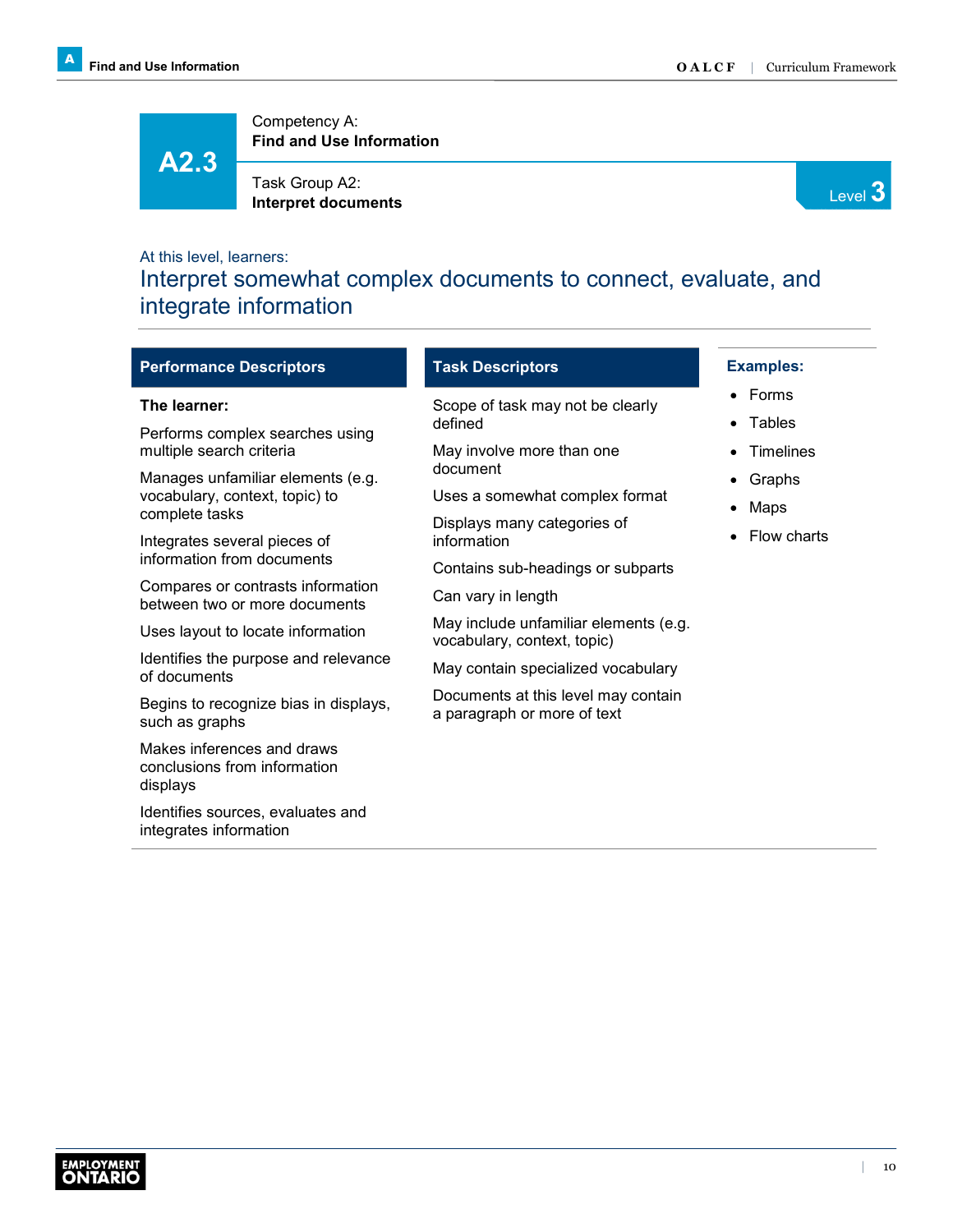| Examples of tasks learners can do at the end of Level 3:                                                |   |   |           |           |  |  |
|---------------------------------------------------------------------------------------------------------|---|---|-----------|-----------|--|--|
| Interpret somewhat complex documents to connect, evaluate, and integrate<br>information                 |   |   |           |           |  |  |
| <b>Tasks</b>                                                                                            | Е | A | <b>SS</b> | <b>PS</b> |  |  |
| Follow a flow chart to learn steps in a process                                                         |   |   |           |           |  |  |
| Verify accuracy of income and deductions on an income tax<br>form                                       |   |   |           |           |  |  |
| Compare a bus route map and a city map to locate the nearest<br>bus stop                                |   |   |           |           |  |  |
| Interpret a line graph to compare production rates between<br>facilities over time                      |   |   |           |           |  |  |
| Interpret a project plan to determine whether adjustments to<br>schedules or activities need to be made |   |   |           |           |  |  |
| Browse classified listings online and in newspapers to search<br>for used furniture                     |   |   |           |           |  |  |